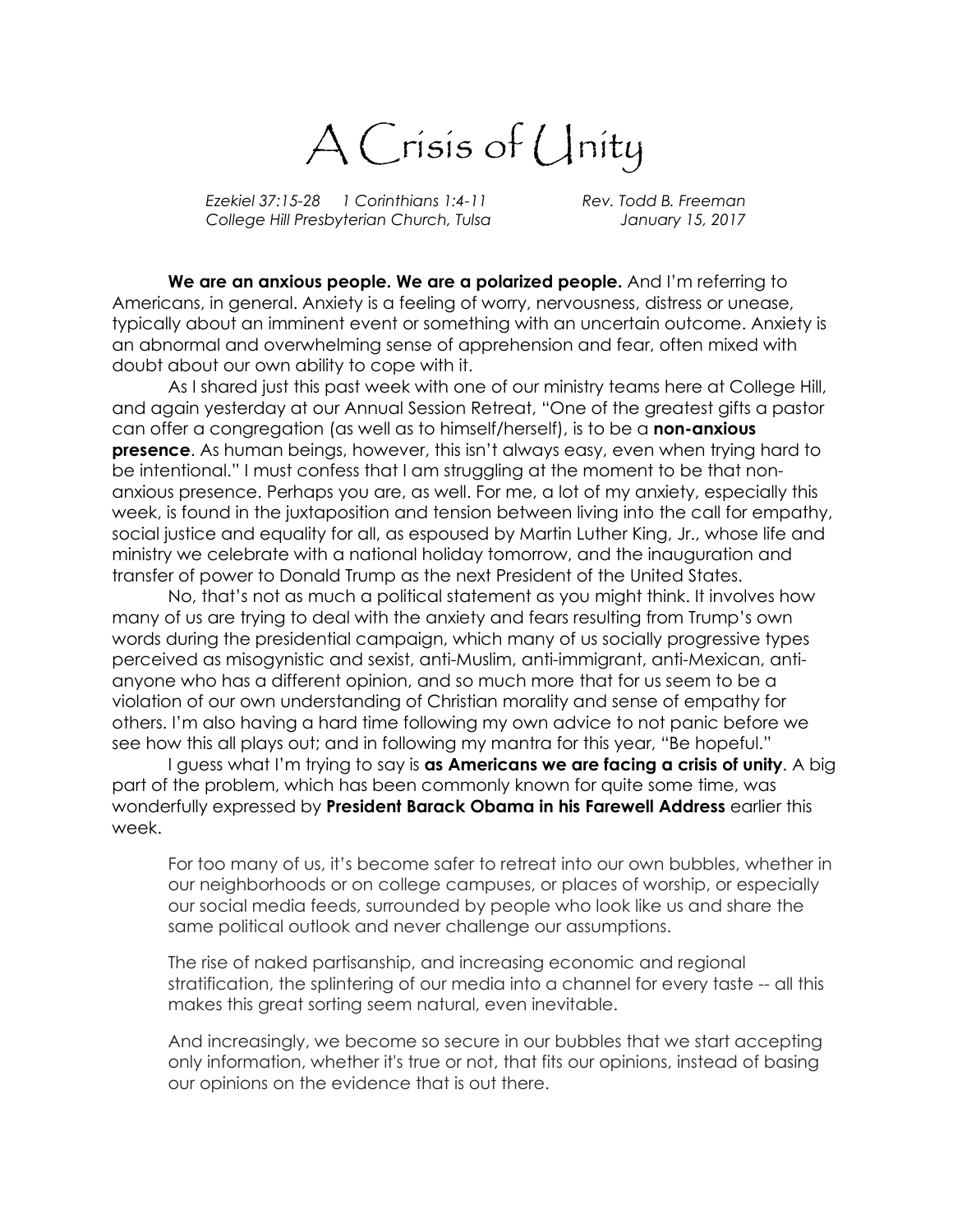Let's be honest with ourselves, that includes the left just as much as the right. For yes, the political system is inherently divisive, all but forcing us to pick a side and defend it – no matter who gets hurt in the process. And contrary to the original hope of faith traditions, regardless of the affiliation, the religious system is similarly divisive. Where's the unity in our diversity?

Knowing how important it is to proceed with a consensus on how we define terms, especially in a religious context, here's a starting point to understanding this concept of unity. Unity is the state or quality of being in accord and in harmony; having a singleness of purpose or action; of being joined as a whole. And as can never be stated enough, unity is not equivalent with uniformity, where everything must be exactly the same. For instance, there can be a state of living together in unity even when there are differences of opinion, belief and practice. I'm especially impressed, for instance, how the Interfaith community here in Tulsa exemplifies that ideal.

Yet, the quest to find and live in unity is, and always has been, quite a struggle. That's especially true in a culture that allows an ever-increasing amount of pluralism, as in a community of people with a variety of differences in cultural background and heritage, religious and theological perspectives, political points of views, and even social norms. And what's fascinating is that I'm not just talking about living in the United States in the 21st century, but also in what was going on in the ancient Greek town of Corinth in the 1st century. This is what the apostle Paul shares in 1 Corinthians with that Christian community, which he founded, about living in unity.

Now I appeal to you, brothers and sisters, by the name of our Lord Jesus Christ, that all of you be in agreement and that there be no divisions among you, but that you be united in the same mind and the same purpose. (1 Corinthians 1:10)

Incorporating a broader historical perspective, we learn that all religious faith traditions have addressed this issue of seeking and experiencing unity.

From a Hindu sacred text:

May the divine create between us and strangers A unity of hearts. May we unite in our minds, Unite in our purposes and Not fight against the divine spirit Within us. (Atharva Veda)

From a Buddhist sacred text:

Happy is the unity of the [assembly] (Sangha). Happy is the discipline of ones so united. (Dhammapada)

From a Baha'i text:

O contending people and kindreds of the earth! Set your faces toward unity, And let the radiance of its light shine upon you. (Baha'u'llah)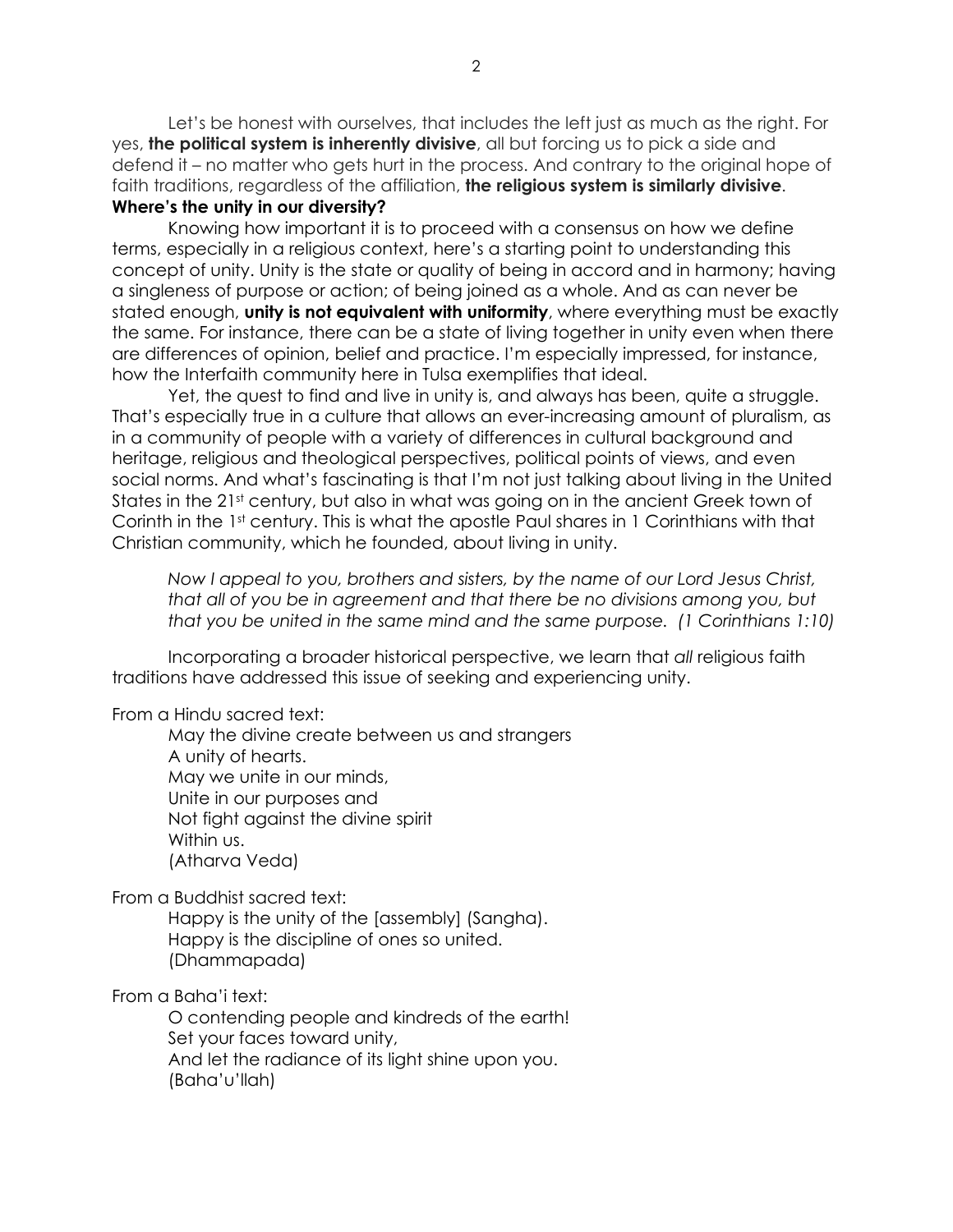From a Jewish sacred text:

How good and pleasant it is When kindred dwell together in unity! (Psalm 133:1)

The ancient struggle of how to find unity in the midst of diversity continues to be among our most pressing modern struggles, both secular and religious. Years ago, the World Council of Churches developed the slogan, "Doctrines divide, but service **unites.**" A few years ago, Tulsa Metropolitan Ministries (TMM), of which College Hill is an active member, adopted a similar slogan, "We need not believe alike to love alike." Unity, then, is more about mutual forbearance (to use a historical Presbyterian phrase), and it involves the genuine desire to build respectful, trusting relationships among persons with varied perspectives and views.

Is it also not true, for example, that no one Christian, no single denomination or congregation within a denomination (including ours) has the truth, the whole truth, and nothing but the truth? The same holds true with political parties. Following this line of thought, perhaps unity begins by recognizing that every perspective and position has its strengths AND its weaknesses; its truth AND its prejudices; its clear sense of vision AND its blind spots. That's why we need each other.

We need to find better ways to disagree without being so disagreeable. That, too, has been a harder struggle for me lately. In a sermon on this same Sunday eight years ago, I reflected, "It is indeed my hope that Barack Obama helps this country find a way to step back from the brink of such paralyzing and polarizing divisiveness that had gripped this country and this world for far too long." Unfortunately, it seems like we're more polarized than we were eight years ago.

Now if Donald Trump asks me to be one of his religious faith advisors (and I'm just waiting for his tweet), I would share with him the vision presented in the Old Testament passage I read earlier from Ezekiel 37. The prophet Ezekiel, who lived before, during, and after the Babylonian exile, relates a vision that depicts two pieces of wood, symbolizing the two kingdoms into which Israel had been divided. The names of the tribes in each of the divided kingdoms (two of the original twelve tribes in the North, called the Kingdom of Israel, and the other ten tribes in the South, called the Kingdom of Judah) are written upon the two pieces of wood, which are then brought together again into one (Ezekiel 37:15-23).

For Ezekiel this unity is not simply the joining of previously divided groups; it is rather a new creation, the birth of a new people that should be a sign of hope to other peoples and indeed to all of humanity. In God's hands, these two sticks become one. It is a dynamic image of the power of God to bring about reconciliation, to do for a people entrenched in division what they cannot do for themselves. This is a highly evocative metaphor for divided Christians, and for a politically divided nation.

It's not hard to imagine the names we might want to carve into those two sticks.

One Republican, the other Democrat. One conservative, the other liberal. One white, the other racial ethnic. One male, the other female. One urban, the other rural. One straight, the other LGBT.